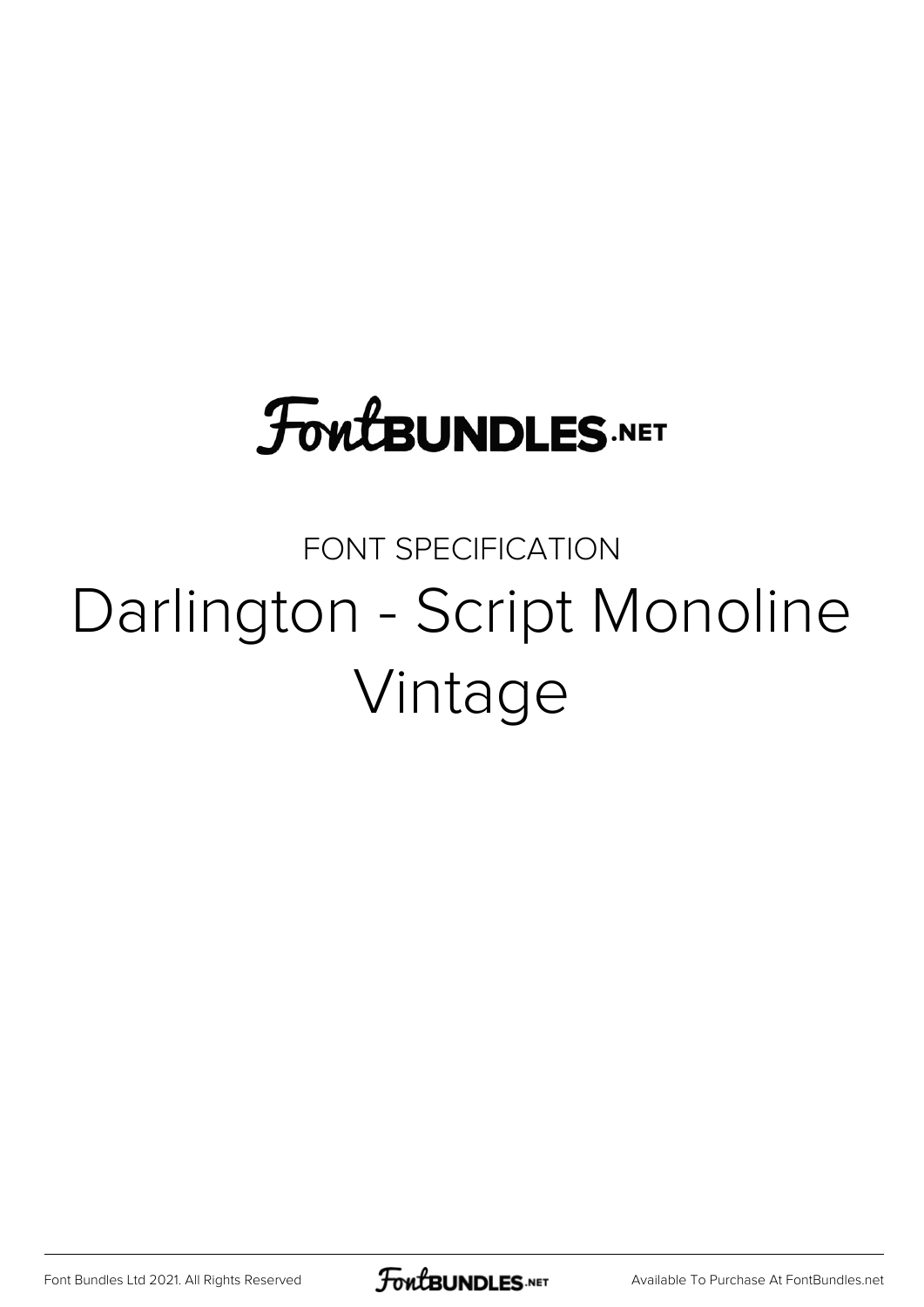## Darlington - Regular

**Uppercase Characters** 

ABCDETGHIJKIMMAP ORSTUVWXYZ

Lowercase Characters

abcdefghijklmnopgrstuvwwyz

**Numbers** 

0123456789

Punctuation and Symbols  $c$   $f$   $\alpha$   $f'$   $s$   $\cdots$   $\infty$   $\alpha$   $\alpha$   $\lnot$  $\circledR$ 2 3  $\cdot$   $\mu$   $\sqrt{7}$   $\cdot$   $\cdot$   $\cdot$   $\cdot$   $\cdot$   $\frac{1}{\sqrt{4}}$   $\frac{1}{\sqrt{4}}$   $\frac{3}{\sqrt{4}}$  $\overline{+}$  $\mathbf{o}$ 

All Other Glyphs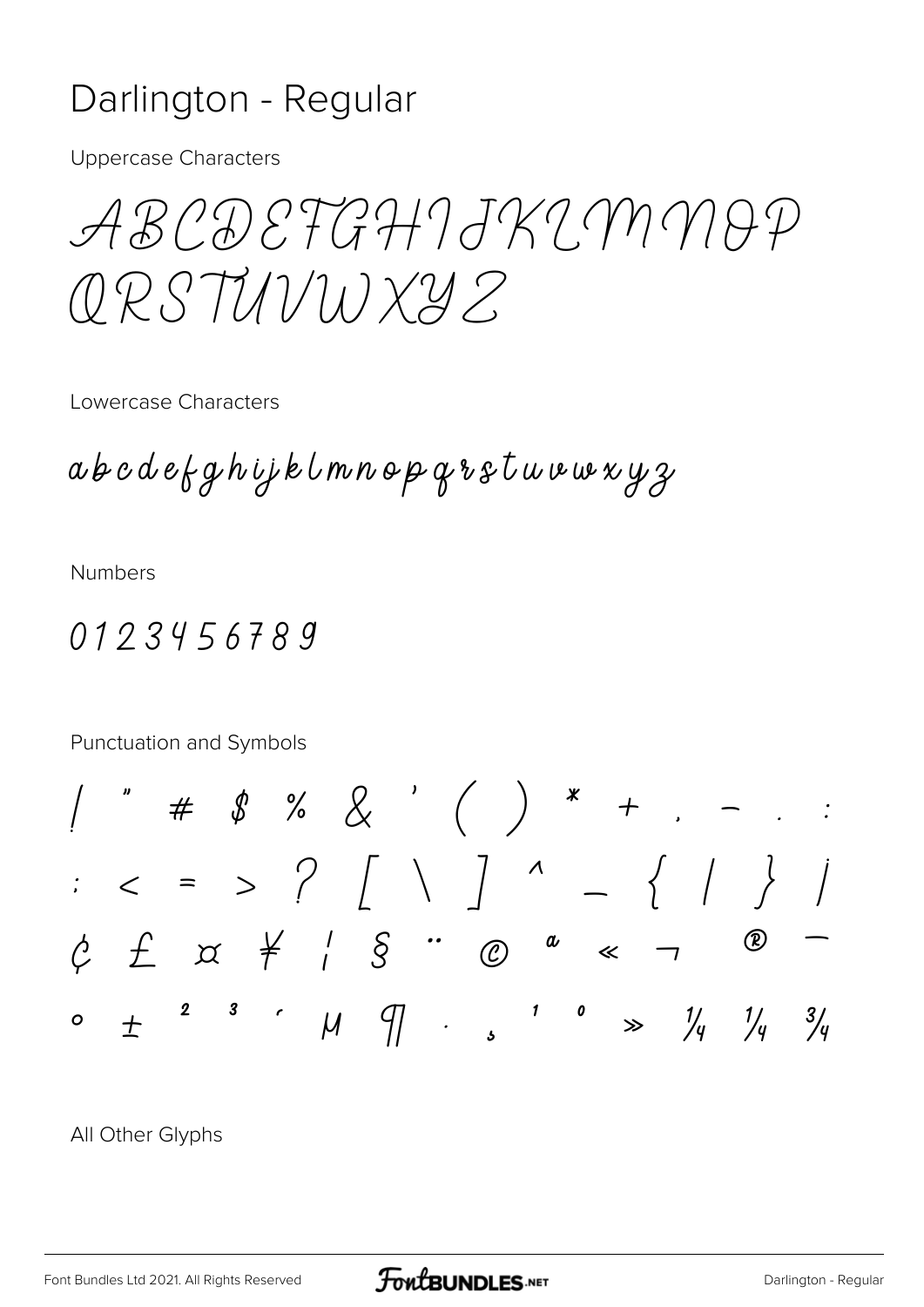À Á Â Ã Ä Å Æ Ç È  $\acute{e}$   $\acute{e}$   $\acute{e}$   $\acute{q}$   $\acute{q}$   $\acute{q}$   $\acute{q}$   $\acute{q}$   $\acute{q}$   $\acute{q}$ Ò Ó Ô Õ Ö × Ø Ù Ú  $\hat{U}$   $\hat{U}$   $\hat{V}$   $\hat{V}$   $\hat{P}$   $\hat{B}$   $\hat{a}$   $\hat{a}$   $\hat{a}$   $\hat{a}$ ä å æ ç è é ê ë ì í î ï ð ñ ò ó ô õ ö ÷ ø ù ú û ü ý þ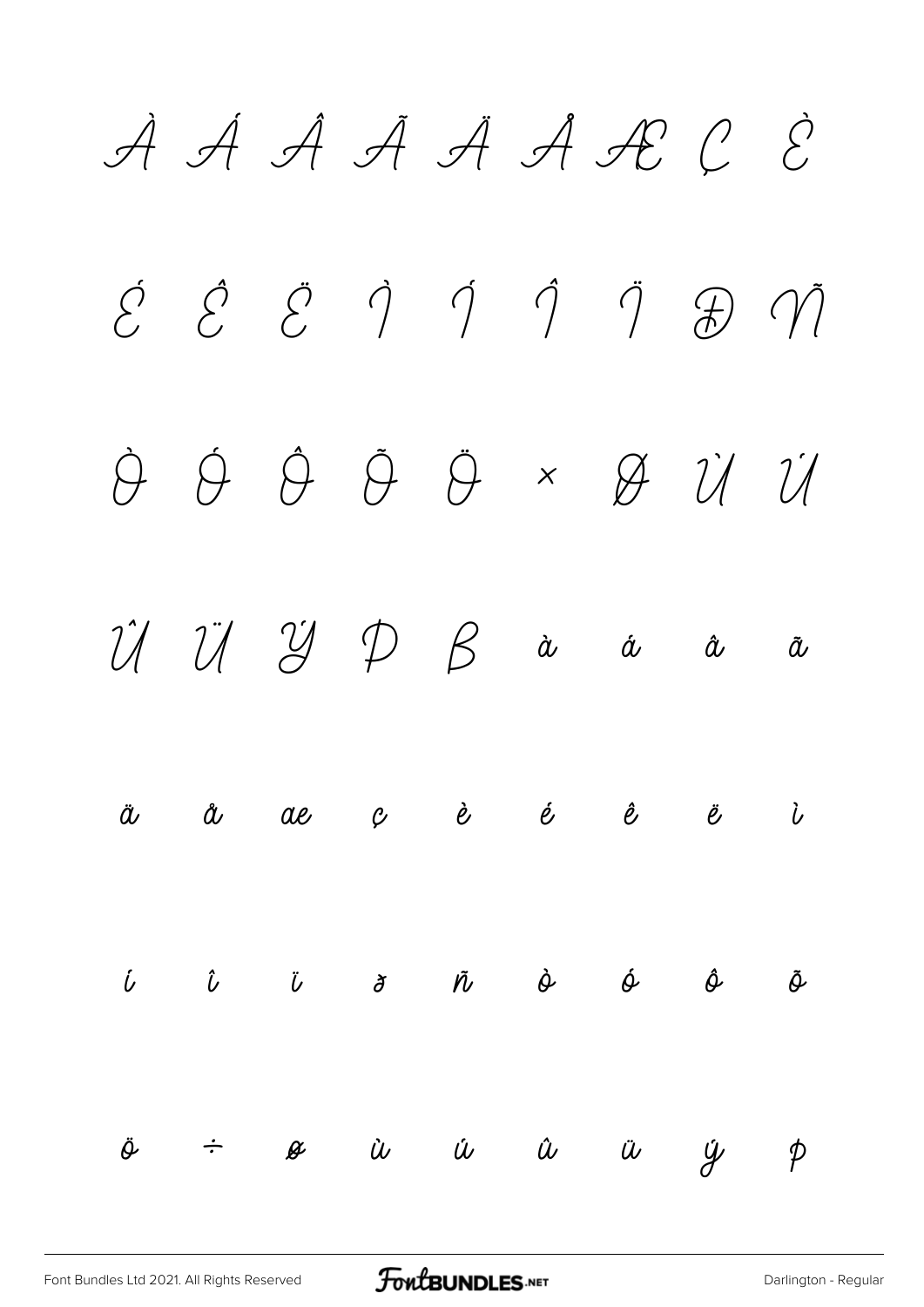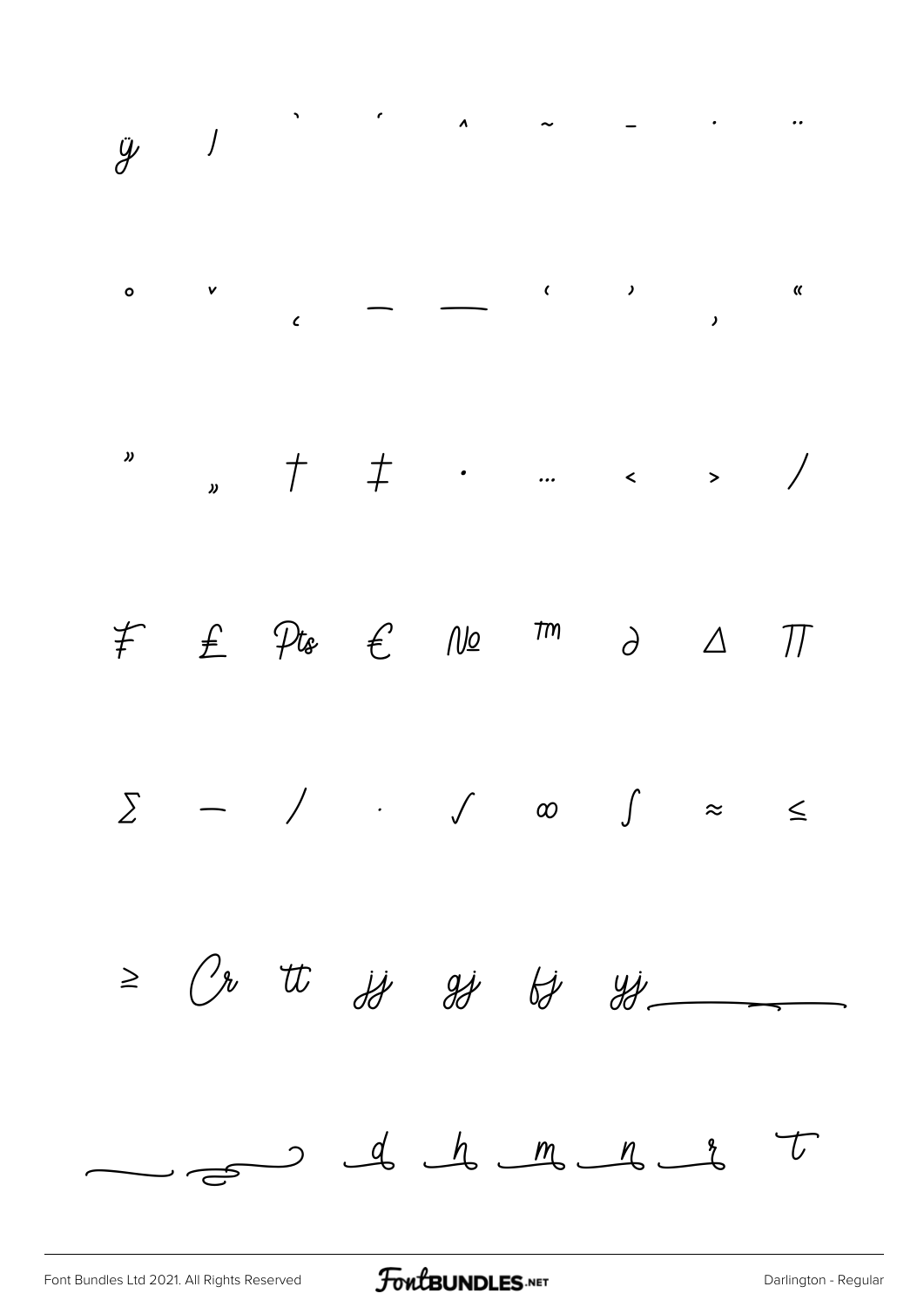